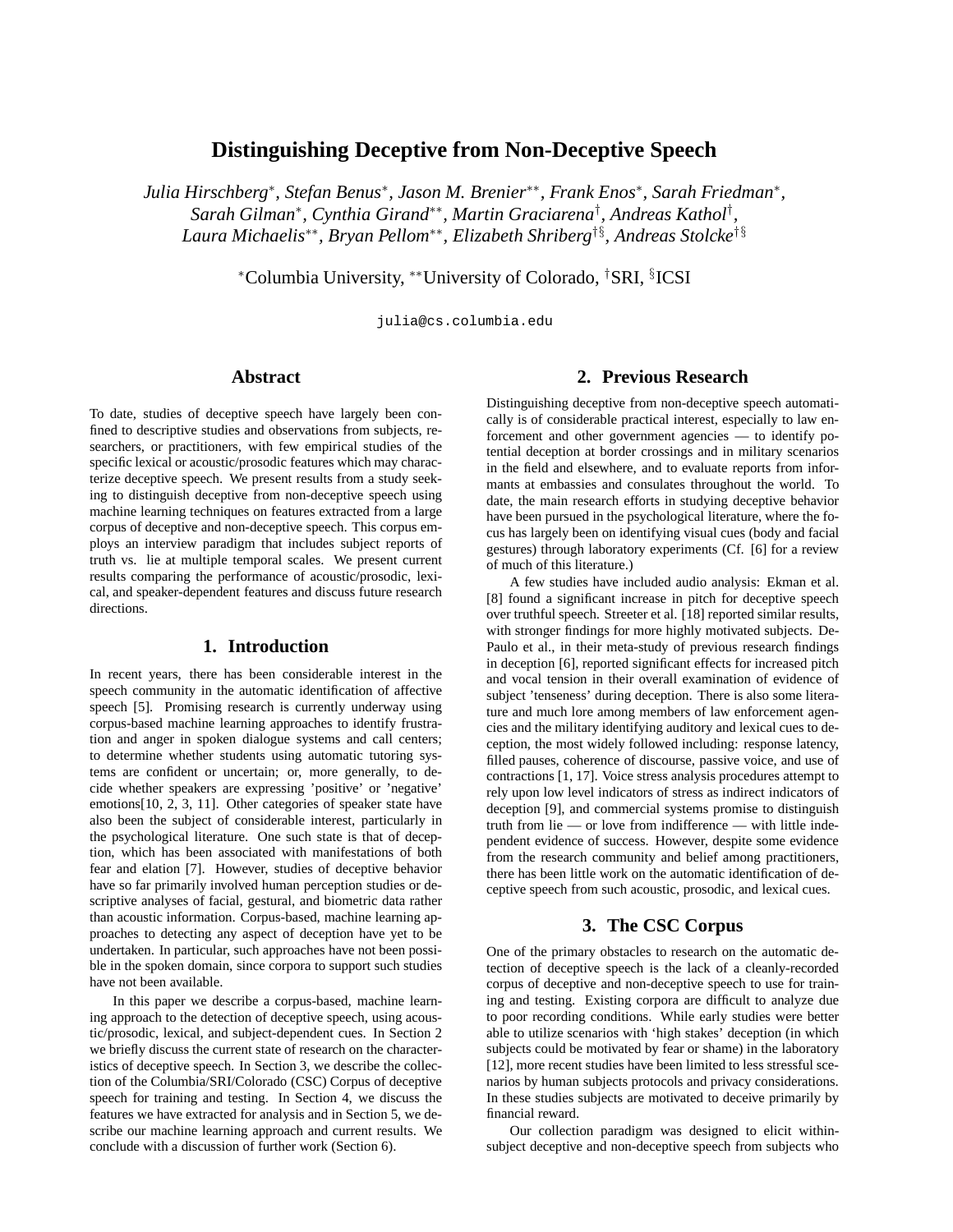had both financial incentive and motivation in terms of what De-Paulo [6] terms the 'self-presentational' perspective to do well at deception. Thirty-two native speakers of Standard American English were recruited for the study. They were asked to perform a series of tasks (activities and question-answering) in six areas. They were told that their performance would be compared to a target profile based on a survey of the twenty-five 'top entrepreneurs of America' performing similar tasks, results of which they would be shown later. Task difficulty was manipulated so that subjects scored more poorly than the target in two task areas, better than the target in two others, and the same in another two of the six; this manipulation was balanced across task categories.

In the next phase of the experiment, subjects were shown their own score and the target, which were invariably quite different in four areas. They were told that the study's actual goal was to compare people who have certain skills and knowledge with people who are good at convincing others that they do. They were told that they could continue to the second stage of the study and also be eligible for a \$100 prize if they could convince an interviewer that, instead of scoring as they had, they had in fact performed just as the target entrepreneurial profile. Thus, each subject was motivated to tell the truth in two task areas and to deceive the interviewer in four others. They were told that the interviewer had no knowledge either of the target profile or of their performance (the latter true). The interviewer's task was to determine how he thought the subjects had actually performed, and he was allowed to ask them any questions other than those that were actually part of the tasks they had performed. Finally, for each question, subjects were asked to indicate whether the reply was factually true or contained any false information by pressing one of two pedals hidden from the interviewer under the table.

The interviews, which lasted between 25 and 50 minutes, comprised 15.2 hourse of interviewer/subject dialogue and yielded approximately 7 hours of subject speech. They were recorded to digital audio tape on two channels using a Crown CM311A Differoid headworn close-talking microphone and downsampled to 16kHz. They were subsequently orthographically transcribed and sentence-like units (EARS SLASH UNITS [14]) were labeled. The transcription was then automatically aligned with the audio data. Currently we have divided the data into word, slash unit, 'breath group' (phrasal units determined automatically from pause and intensity and subsequently hand-corrected), and turn units, by combining automatic procedures and hand transcriptions. There are 79,488 words, 9687 SUs<sup>1</sup>, 19,170 breath groups, and 3882 SPEAKER TURNS. Breath group and speaker turn units were derived semiautomatically. The former were inferred from pausal information in the alignment files plus intensity features; some spurious breaks were subsequently removed by hand. The latter were derived by comparing the two channels of the recordings.

To our knowledge, this corpus is the first audio corpus recorded under conditions that will permit sophisticated speech analyses to be performed (e.g. to extract pitch, intensity, and voice quality characteristics). It is also unusual in including ground-truth information indicated by subjects on a per-turn basis, as well as knowledge of when subjects were trying to deceive the interviewer about how they had performed on the task area as a whole.<sup>2</sup> We term this distinction 'Little Lie' versus 'Big Lie' below. The unit divisions into Little Truth and Lie are: words (47,188/31,200), SUs (5709/3782), breath groups (11,612/7180), and turns (2230/1573). The Big Truth/Lie divisions are words (22,435/52,894), SUs (2748/6184), breath groups (5362/11,966), and turns (1092/2358). So, for example, there are 2358 turns in which speakers are trying to persuade the interviewer they performed a task differently from their actual performance, and 1573 turns in which they made factually inaccurate statements according to their self-report.

## **4. Feature Extraction and Analysis**

Previous research and practitioner experience suggest that acoustic/prosodic and lexico/syntactic cues may signal that speakers when speakers are deceptive. While some of these cues are proposed as general, at least within a culture, there is also some evidence from diverse findings for phenomena such as pitch variation and disfluency production [6] that there is considerable individual variation as well. Deceptive speakers, for example, may raise or lower their pitch significantly from their normal speaking style. This variation is not surprising, since it is well known to characterize the conveyance of particular emotions, such as anger and frustration. Below we describe lexical and acoustic/prosodic cues we have found in our corpus as a whole. In Section 5 we will discuss speaker-dependent cues that we have explored.

#### **4.1. Lexical Cues to Deception**

It has often been noted in the literature and by practitioners that speakers who intend to deceive have different patterns of word usage than speakers who are telling the truth ([13], [16], [22]); thus, analysis of lexical content can be used to predict whether or not a speaker is being deceptive or truthful. We have performed lexical analysis of the CSC corpus using a lexical categorization program, *Linguistic Inquiry and Word Count* (LIWC) ([15]). This program classifies words in a text according to textual, semantic, and syntactic categories shown to be relevant for predicting subjects' deceptive intent (e.g., positiveemotion words, words denoting cognitive activity, prepositions, pronouns). Of the 68 LIWC categories examined, preliminary results suggest that the presence of positive emotion words is the best indicator of deception; deceptive speech has a greater proportion of positive emotion words than does truthful speech  $(p = .0074)$ . Other categories which also appeared promising but will require further analysis are those of word count and lexical items relating to causation.

Another claim in the literature is that FILLED PAUSES (e.g. *um*, *uh*) signal discomfort with a topic or signal the beginning of a deceptive utterance [19, 20]. Our corpus contains 3614 filled pauses. Surprisingly, they correlate more strongly with truthful than with deceptive speech in the Little Lie/Truth condition, with  $\chi^2(1, N = 78, 396) = 26.03, p = .0001$ . This may be consistent with suggestions by practitioners [17] that deceptive speech is more careful or planned. In the Big Lie/Truth condition the difference is not significant.

Another tool for lexical analysis that we have used focuses on the emotive content of speech, a feature that our early experiments with LIWC have suggested is a promising one for deception detection. This second tool is Whissell's *Dictionary of Affect in Language* (DAL) [21]. Its focus is more narrow than LIWC in that it only addresses the emotional connotation

<sup>&</sup>lt;sup>1</sup>These fi gures include 196 segments from the introductory sections of the interviews, which are labeled neither truth nor lie.

<sup>2</sup>For example, claiming to have scored well on the interactive task

section (false), the subject might report her years of having played varsity basketball (true) as supporting evidence.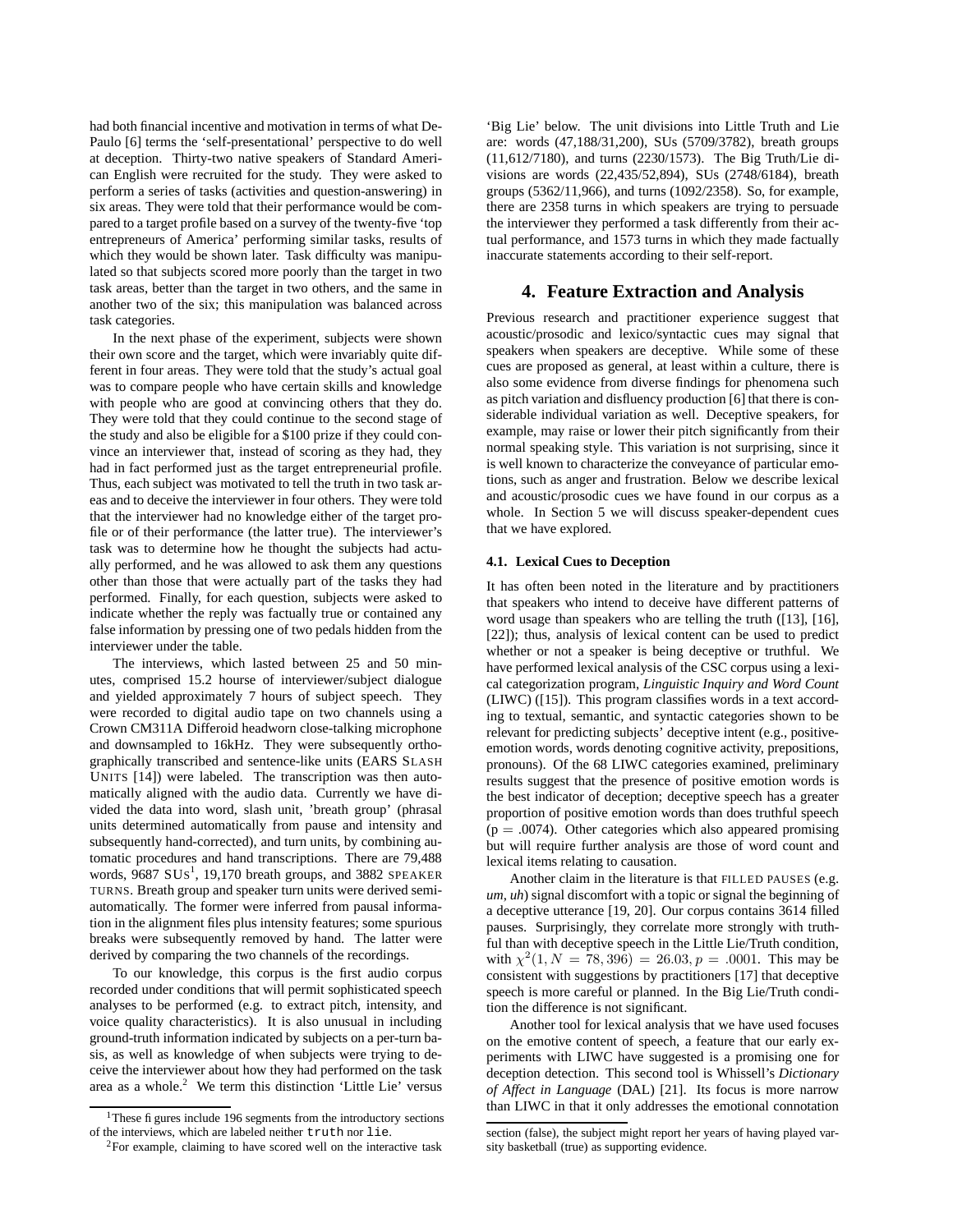of words along the three dimensions of pleasantness, activation, and imagery. The dictionary assigns ratings along these dimensions, using a continuous scale that ranges from 1 to 3 (determined by human judgment), rather than classifying entries categorically, as is done in LIWC. With 8742 entries, which were determined by general corpus frequency, it is designed to cover about 90% of an average English text.

Based on the premise that different emotional states experienced during deceptive vs. truthful speech are reflected in word choice, we investigated the distribution of DAL scores calculated for the three dimensions. Preliminary findings appear to point to pleasantness as the most promising factor in predicting deception. Considering DAL scores on a per-SU basis, we have found that the minimum pleasantness score per SU appears to be predictive of deception. Specifically, for each one unit increase in minimum pleasantness score an utterance is 1.20 times more likely to be deceptive ( $p = .001$ ). When controlling for SU length, for each one unit increase in the average pleasantness score, an utterance is 1.29 times more likely to be deceptive (p = .001) and for each one unit increase in the pleasantness standard deviation, an utterance is 54% less likely to be deceptive  $(p = 0)$ . A somewhat weaker finding is that for each one unit increase in maximum pleasantness score, an utterance is 23% less likely to be deceptive ( $p = .085$ ). No significant effect was found for the imagery or activation dimensions.

#### **4.2. Acoustic and Prosodic Features**

Observations in the literature suggest that pitch, energy, speaking rate, and other stylistic factors (e.g. "muffled" voice) vary when speakers deceive. Our features attempt to capture this variation as well as to explore other potential cues. We consider wide range of potential acoustic and prosodic features, taking advantage of tools available from automatic speech recognition, to extract and model features including durational, pausing, intonational, and loudness, associated with multiple time scales, from a few milliseconds to an entire speaker turn. Features are automatically normalized, taking into account longterm speaker-specific habits as well as segmental context.

To extract these features, the speech was first segmented into SUs by chopping at punctuation marks (ellipses, periods and question marks) in the hand-transcribed corpus. For each SU, we computed roughly 150 prosodic features involving pitch, energy, and duration patterns. Pitch and energy were obtained from the ESPS/Waves pitch tracker *get f0*; duration features were obtained via forced alignment of hand transcripts using the SRI automatic speech recognition system. Pitch features were computed from the voiced regions in the SU, and were then used in one of three forms: raw, median-filtered, or stylized using an approach that fits linear splines to the median-filtered pitch. From these pitch sequences we computed a large set of features, including maximum pitch, mean pitch, minimum pitch, range of pitch number of frames that are rising/falling/doubled/halved/voiced, length of the first/last slope, number of changes from fall to rise, and value of first/last/average slope. Features were normalized by five different approaches: no normalization, divide by the mean, subtract the mean, and *z-scores* (subtract the mean and divide by the standard deviation). Two basic energy features were computed. The first was the raw energy in the SU and the second was the raw energy only of the voiced regions. The second feature type was used in one of three forms: raw, median-filtered, or stylized using the linear spline approach. From these values we computed several derived features, including the maximum, energy, minimum energy, mean energy, and other features similar to those just mentioned for pitch. Finally several duration features were computed. The maximum and the average phone duration in the SU were first computed. They were then used used either as raw values, normalized using speaker specific durations or normalized using durations computed from the whole corpus. The normalization was applied by dividing by the mean or subtracting by the mean and dividing by the variance.

### **5. Machine Learning Experiments**

We have performed machine learning experiments on lexical, acoustic/prosodic, and speaker-dependent features, using the *Ripper* rule-induction classifier [4]. Experiments described below were performed on the 9491 SUs in our corpus for which we have Little Lie/Truth labels. The baseline error for this task, when we predict the majority class of true, is 39.8%. While the literature suggests that speakers vary in their styles of deception, results here pool all our data, although we will reconsider speaker dependencies below. We divided the data 90%/10% into training and test sets five times (with replacement), trained on the former and tested on the latter, and then averaged the results for the numbers presented below.

We first examined the usefulness of the acoustic/prosodic features described in Section 4.2 in distinguishing deceptive from non-deceptive speech. Results for our Acoustic/Prosodic feature-set averaged over our test sets were 38.5% error — only slightly below the baseline. The rules which proved important in this model included energy and f0 features.

We next considered the predictive power of lexical features, including some of those described in Section 4.1, and others derived from prior descriptive analyses and practitioner observations, as indicators of deceptive speech. Our Lexical feature-set includes simple part-of-speech and word features, such as the presence of different types of pronouns, cue phrases, contractions, verb tense, and particular phrases (e.g. "I did not"), all observed to vary importantly in Statement Analysis [1], and a simple bag-of-words feature. We also looked at positive and negative emotion words, as described in Section 4.1, for whether or not the utterance was a syntactic question or a question following an interviewer question, for the number of words repeated from the interviewer's previous query, indicating hedging behavior [17], and for the presence of disfluencies (self-repairs or filled pauses) or laughter in the phrase [20, 7, 17]. Averaged error over our five test sets was also around the baseline at 39.0%. Features used in the rule-sets produced from these experiments included the number of words repeated from the interviewer's queries, verb tense, the presence of filled pauses, and the presence of the specific word '*poor*' in the SU.

We next considered whether a combination of lexical and acoustic features might perform better than either feature-set alone. Indeed, the error on the test set is reduced to 37.2% when we use all of the lexical and acoustic features described above. Compared to a baseline of 39.8% however, this improvement is still rather modest. In all of the rulesets produced in this experiment, the acoustic features dominate over the lexical markedly.

Because of the intuitions among researchers and practitioners that deceptive speech exhibits a high degree of individual variation, we next considered a speaker-dependent feature-set, to test this hypothesis. Our Speaker-Dependent feature-set includes subject id, subject gender, and a number of subjectdependent ratios, designed to capture subjects' lexical habits, including ratios of filled pauses in Little Lie and Little Truth conditions for a given speaker, and similar ratios of laughter